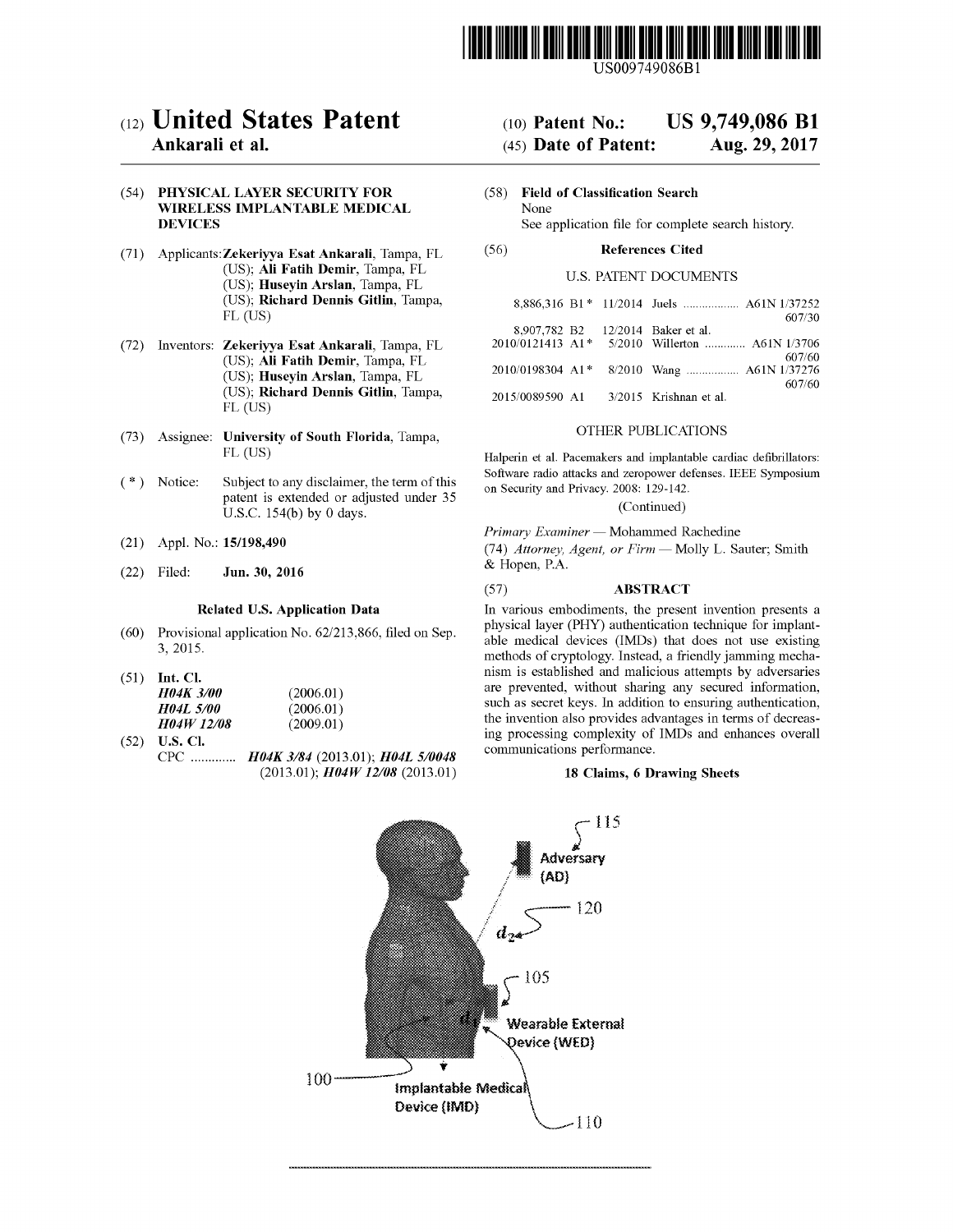#### (56) **References Cited**

#### OTHER PUBLICATIONS

Malasri and Wang. Securing wireless implantable devices for healthcare: Ideas and challenges. IEEE Comm. Mag. 2009. vol. 47: 74-80.

Maisel and Tadayoshi. Improving the security and privacy of implantable medical devices. New England journal of medicine. 2010. vol. 362 (No. 13): 1164-1166.

Zhang et al. Physical layer security for two way relay communications with friendly jammers. IEEE Global Telecommunications Conference (GLOBECOM 2010). 2010: 1-6.

Fu. Inside risks: Reducing risks of implantable medical devices. Communications of the ACM. 2009. vol. 52 (No.6): 25-27.

Ankarali et aI., A comparative review on the wireless implantable medical devices privacy and security. 2014 EAI 4th International Conference on Wireless Mobile Communication and Healthcare (Mobihealth). 2014: 246-249.

Gollakota et aI., They can hear your heartbeats: non-invasive security for implantable medical devices. ACM SIGCOMM Computer Communication Review. 2011. vol. 41: 2-13.

Demir et aI., Numerical characterization of in vivo wireless communication channels. 2014 IEEE MTT-S International Microwave Workshop Series on RF and Wireless Technologies for Biomedical and Healthcare Applications (IMWS-Bio). 2014: 1-3.

Javali et al. SeAK: Secure Authentication and Key Generation Protocol Based on Dual Antennas for Wireless Body Area Networks. Lecture Notes in Computer Science, Chapter: Radio Frequency Identification: Security and Privacy Issues. 2014. vol. 8651: 74-89.

Al-Hassanieh. Encryption on the air: non-invasive security for implantable medical devices. Diss. Massachusetts Institute of Technology. 2011: 1-78.

Shi et al. Bana: body area network authentication exploiting channel characteristics. IEEE Journal on Selected Areas in Communications. 2013. vol. 31 (No.9): 1803-1816.

Allouche et al. Secure Communication through Jammers Jointly Optimized in Geography and Time. 2015: 1-11.

\* cited by examiner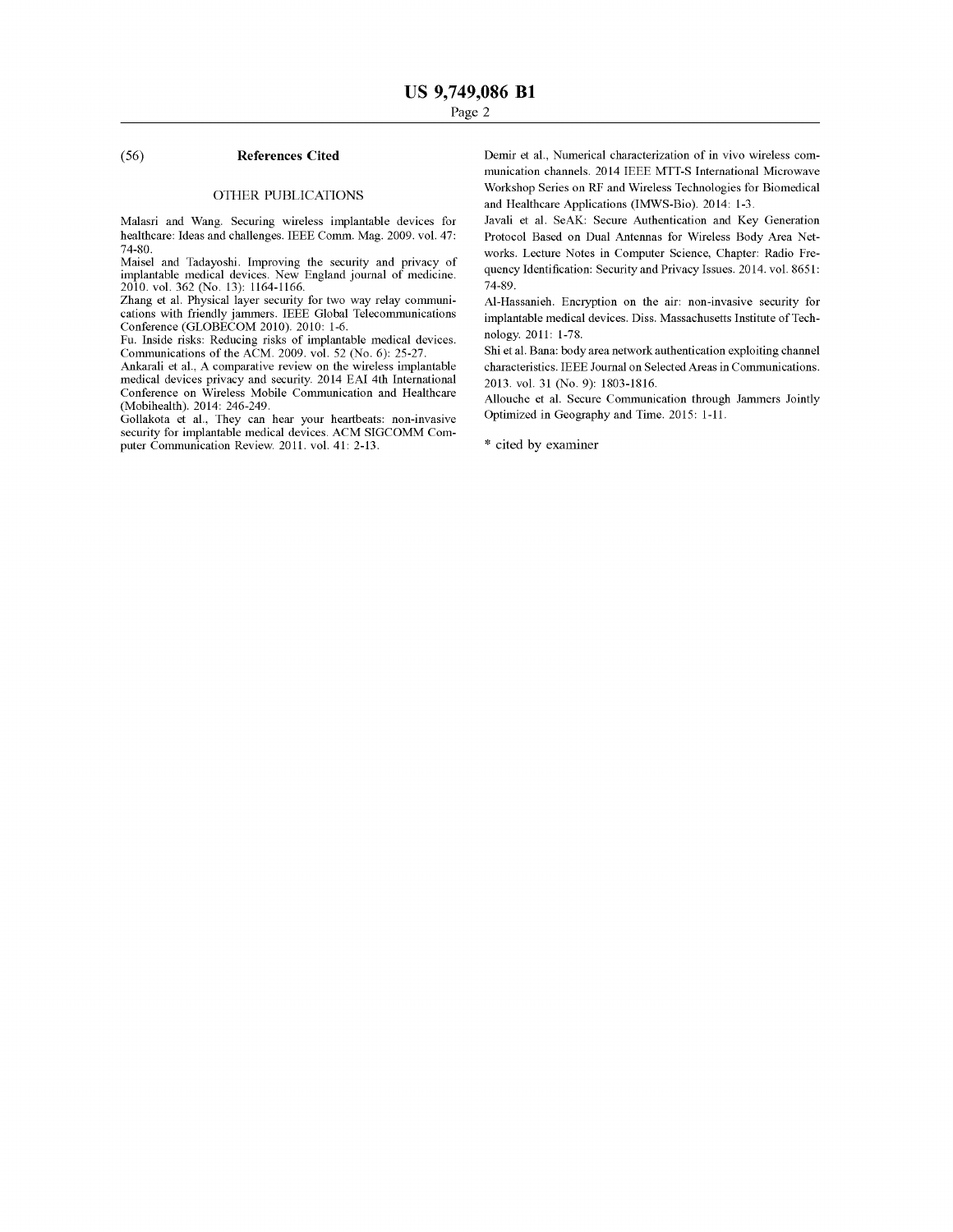

FIG. 1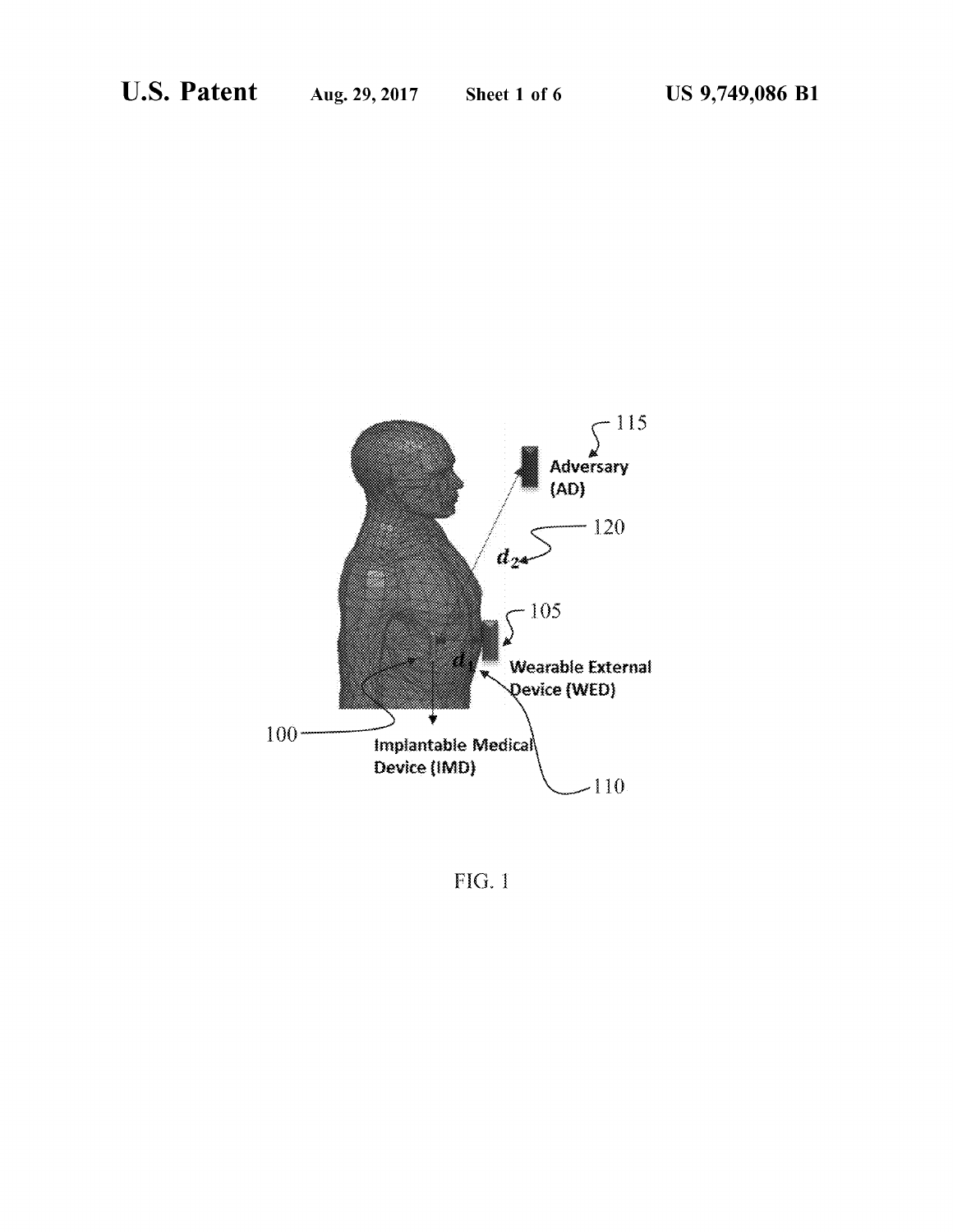

 $FIG. 2$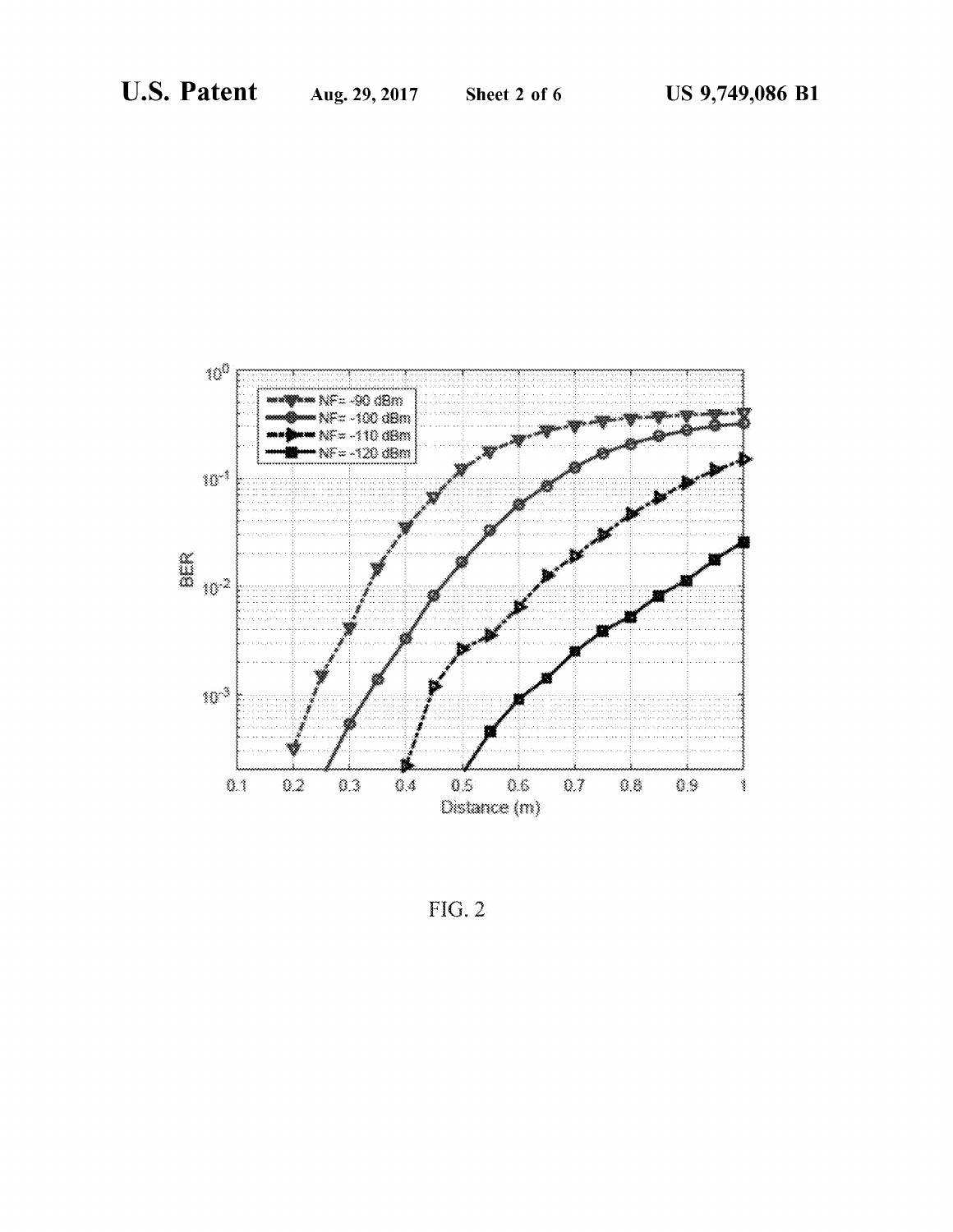

FIG. 3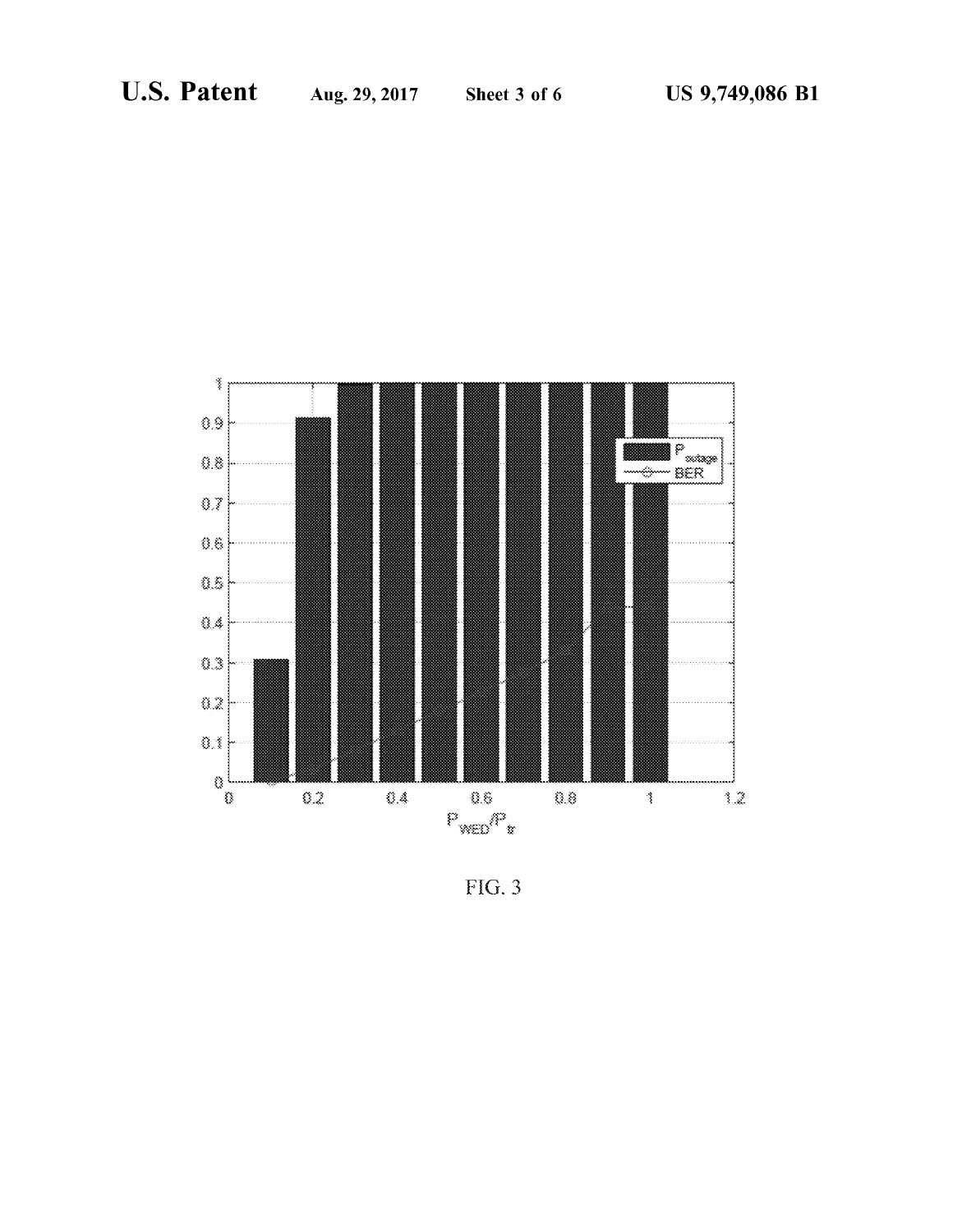

 $FIG. 4$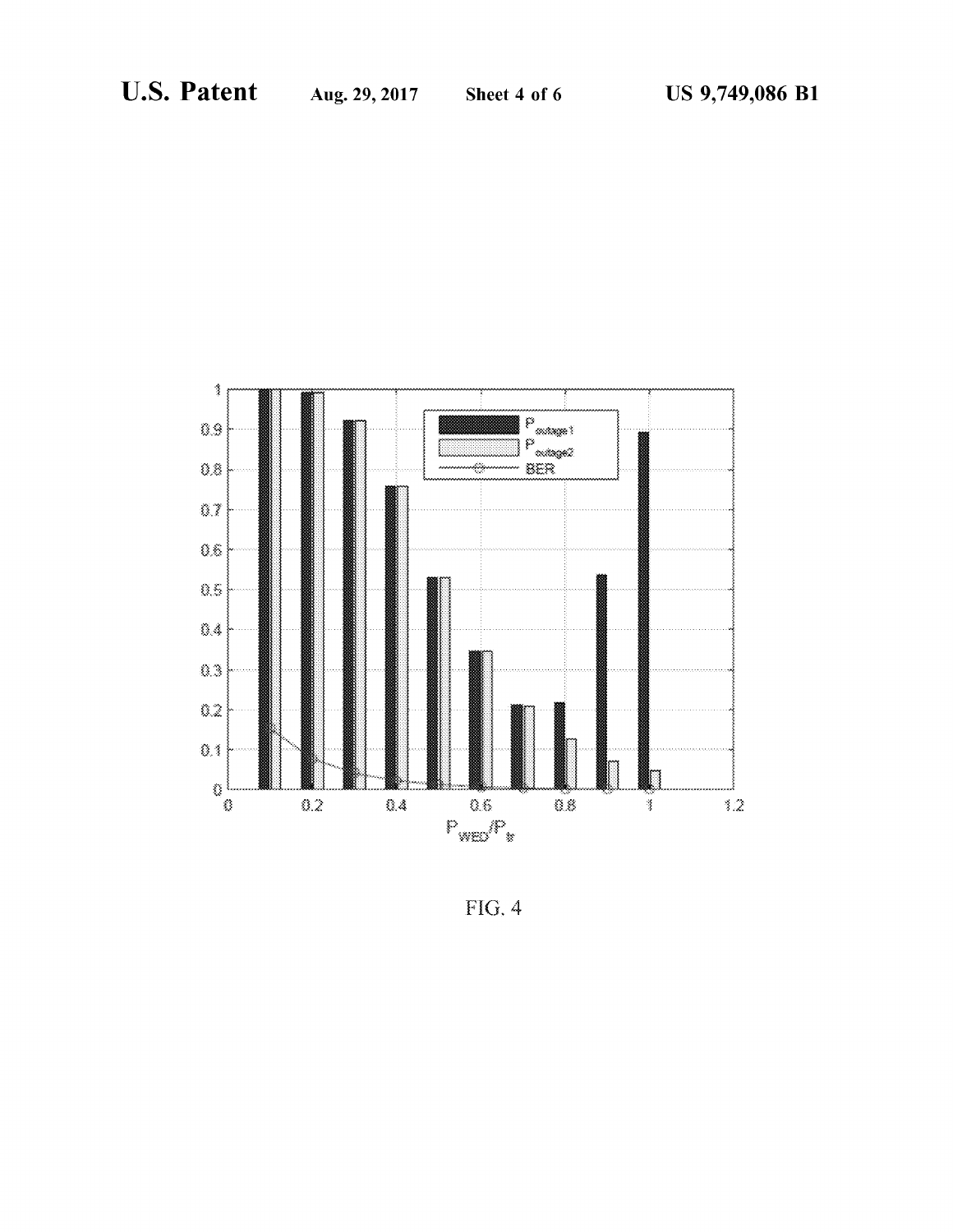

FIG. 5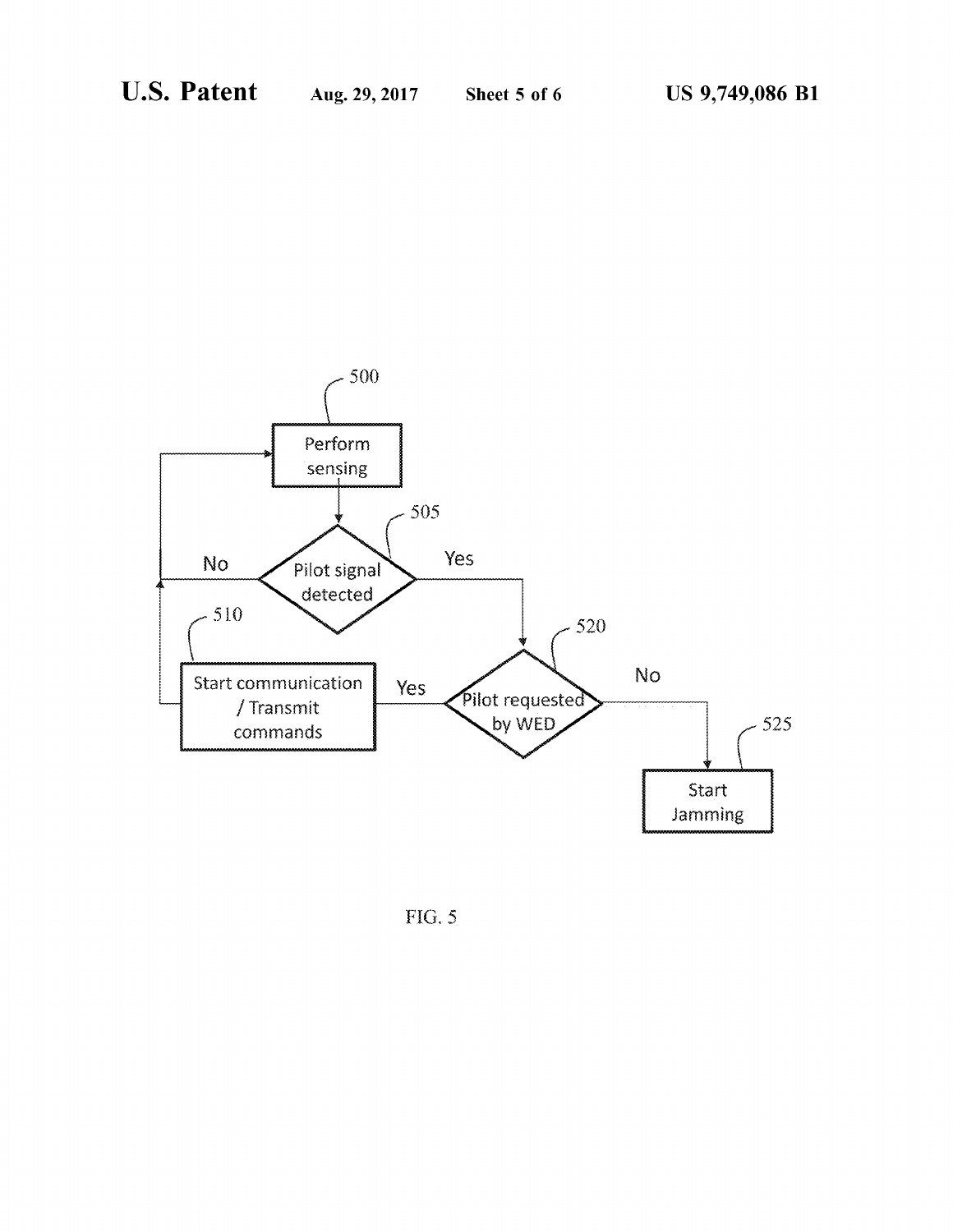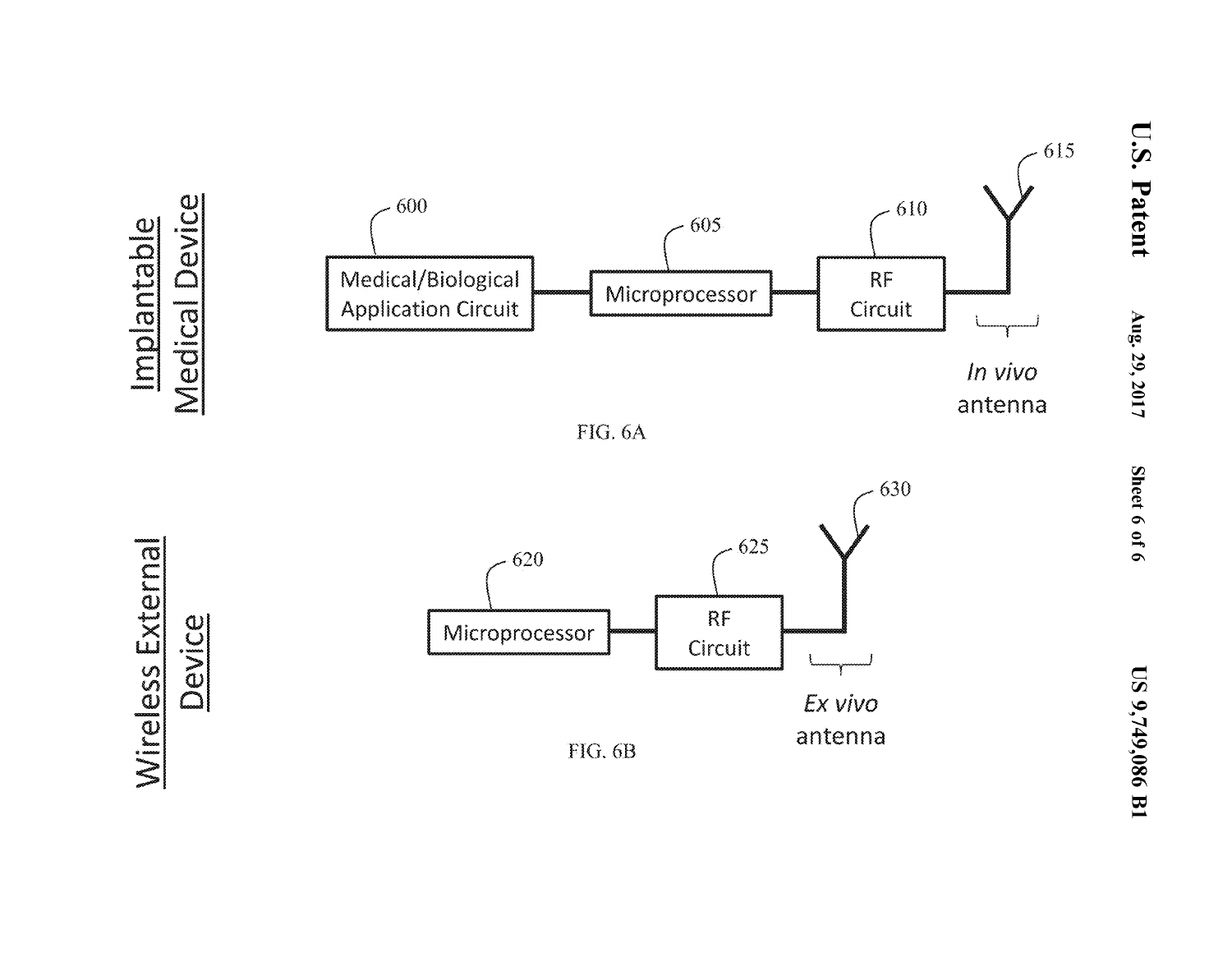$\overline{\phantom{a}}$ 

#### **PHYSICAL LAYER SECURITY FOR WIRELESS IMPLANTABLE MEDICAL DEVICES**

#### CROSS-REFERENCE TO RELATED APPLICATIONS

This application claims priority to currently U.S. Provisional Patent Application 62/213,866 entitled, "Physical Layer Security for Wireless Implantable Medical Devices", 10 filed Sep. 3, 2015.

#### BACKGROUND OF THE INVENTION

Wireless communications are increasingly important in 15 health-care applications, particularly in those that use implantable medical devices (IMDs). Such systems have many advantages in providing remote healthcare in terms of monitoring, treatment, and prediction of critical cases. However, the existence of malicious adversaries, referred to as 20 Adversaries (ADs), which attempt to externally control implanted devices, present a critical risk to patients. Such adversaries may perform dangerous attacks by sending malicious commands to the IMD and any weakness in the device authentication mechanism may result in serious problems, including death.

Accordingly, what is needed in the art is an improved authentication system and method for the prevention of dangerous adversarial attacks on implantable medical devices.

## SUMMARY OF INVENTION

In various embodiments, the present invention presents a physical layer (PHY) authentication technique for implantable medical devices (IMDs) that does not use existing methods of cryptology. Instead, a friendly jamming based mechanism is established and malicious attempts by adversaries are prevented, without sharing any secured information, such as secret keys. In addition to ensuring authenti- 40 cation, the invention also provides advantages in terms of decreasing processing complexity of IMDs and enhances overall communications performance.

The present invention includes a novel authentication mechanism between a wireless implantable medical devices (IMD) and a wearable external devices (WED). The authentication mechanism of the present invention prevents adversaries from controlling the IMD through the wireless channel.

In one embodiment, a method for preventing unauthor- 50 ized wireless communication with an implantable medical device is provided. The method includes, receiving a pilot signal request at an implantable medical device over a wireless channel and transmitting a pilot signal from the implantable medical device over the wireless channel in response to receiving the pilot signal request. The method further includes receiving the pilot signal at a wearable external device and estimating the wireless channel, at the wearable external device, using the received pilot signal, pre-equalizing one or more command signals based upon the estimation of the wireless channel to generate one or more pre-equalized command signals, transmitting the pre-equalized command signals from the wearable external device over the wireless channel and receiving the pre-equalized command signals at the implantable medical device. In this 65 embodiment, the pilot signal request is transmitted from the wearable external device over the wireless channel and it is

assumed that a distance between the adversary device and the implantable medical device is greater than a distance between the wearable external device and the implantable medical device, such that the channel estimation of adversary device is more noisy than the channel estimation of the wearable external device.

In addition, when the channel estimation of the adversary device is not more erroneous than the channel estimation of the wearable external device because the adversary device is 10 not far away from the implantable medical device or equipped with advanced hardware, a friendly jamming algorithm is proposed to secure access to the implantable medical device. In accordance with this additional embodiment, wherein the pilot signal request is transmitted from an adversary device over the wireless channel, the method further includes, receiving the pilot signal at the wearable external device and determining at the wearable external device that the wearable external device did not transmit the pilot signal request and transmitting a jamming signal over the wireless channel to prevent the implantable medical device from receiving any signals transmitted from the adversary device over the wireless channel.

In a specific embodiment, the method may further include applying a blocking mechanism at the implantable medical device to prevent the implantable medical device from receiving any signals transmitted over the wireless channel. In this embodiment, the implantable medical device applies a blocking mechanism based upon a predetermined power threshold and the implantable medical device stops taking <sup>30</sup> action if a received signal power is greater than the predetermined power threshold. In this way, the implantable medical device prevents an adversary device from utilizing a high power signal to dominate the jamming signal.

The implantable medical device may be selected from the group consisting of pacemakers, implantable cardiac defibrillators (ICDs), drug delivery systems and neurostimulators. This list is not intended to be limiting and other implantable medical devices are considered within the scope of the present invention.

In an additional embodiment, the present invention provides a system which includes, an implantable medical device comprising circuitry for receiving a pilot signal request over a wireless channel and for transmitting a pilot signal over the wireless channel in response to receiving the pilot signal request and a wearable external device comprising circuitry for receiving the pilot signal, for estimating the wireless channel using the received pilot signal, for preequalizing one or more command signals based upon the estimation of the wireless channel to generate one or more pre-equalized command signals, and for transmitting the pre-equalized command signals from the wearable external device over the wireless channel. The wearable external device may further include circuitry for transmitting the pilot signal request from the wearable external device over the wireless channel.

In a particular embodiment, wherein the pilot signal request is transmitted from an adversary device over the wireless channel, the wearable external device may further include circuitry for receiving the pilot signal, for determining that the wearable external device did not transmit the pilot signal request and for transmitting a jamming signal over the wireless channel to prevent the implantable medical device from receiving any signals transmitted from the adversary device over the wireless channel.

In a specific embodiment, the implantable medical device may further include circuitry for applying a blocking mechanism to prevent the implantable medical device from receiv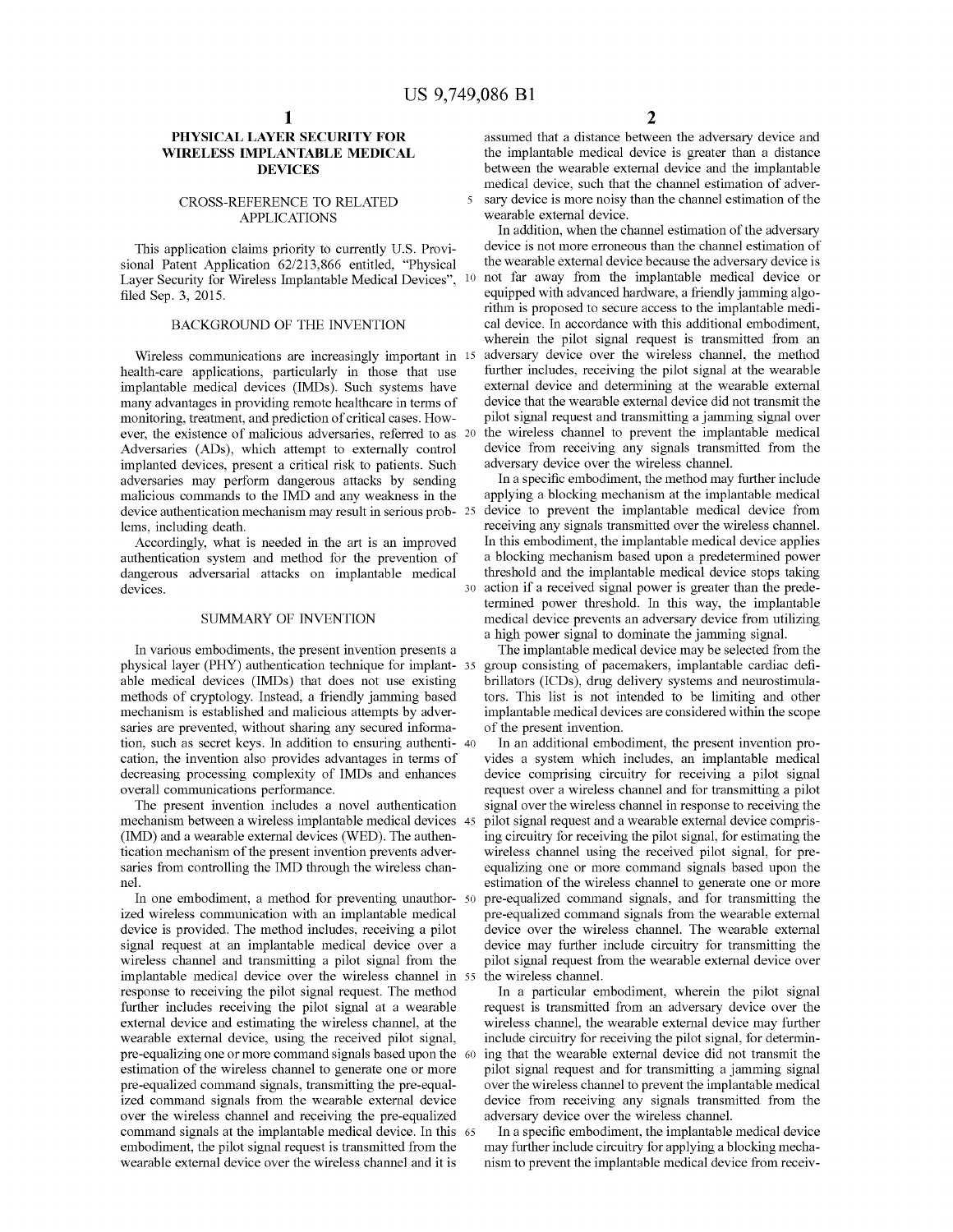ing any signals transmitted over the wireless channel. In this embodiment, the implantable medical device applies a blocking mechanism based upon a predetermined power threshold and the implantable medical device stops taking action if a received signal power is greater than the predetermined power threshold. In this way, the implantable medical device prevents an adversary device from utilizing a high power signal to dominate the jamming signal.

As such, the present invention provides an improved system and method for the prevention of dangerous attacks on implantable medical devices that was not previously known or anticipated in the prior art.

#### BRIEF DESCRIPTION OF THE DRAWINGS

For a fuller understanding of the invention, reference should be made to the following detailed description, taken in connection with the accompanying drawings, in which:

FIG. 1 is an illustration of the system scenario where an adversary or adversaries may compromise the safety of a patient utilizing an implantable medical device (IMD), in accordance with an embodiment of the present invention.

FIG. 2 is a graphical illustration of bit error ratio (BER) performance vs. distance for different noise floors (NFs) affecting the channel estimation performance of the wear- 25 able external device (WED) or an adversary in accordance with an embodiment of the present invention.

FIG. 3 is graphical illustration of the adversary outage probabilities for different jammer signal powers in terms of the threshold power  $(P<sub>tr</sub>)$ , in accordance with an embodi- 30 ment of the present invention.

FIG. 4 is graphical illustration of the outage probabilities of WED command with and without proposed technique represented by P*outage!* and P*outage2'* respectively, in accordance with an embodiment of the present invention.

FIG. 5 is a flow diagram illustrating a method for securing access to an implantable medical device, in accordance with an embodiment of the present invention.

FIG. 6A is a block diagram illustrating an implantable medical device, in accordance with an embodiment of the 40 present invention.

FIG. 6B is a block diagram illustrating a wearable external device, in accordance with an embodiment of the present invention.

#### DETAILED DESCRIPTION OF THE PREFERRED EMBODIMENT

Implantable medical devices (IMDs), such as pacemakers, implantable cardiac defibrillators (ICDs), drug delivery systems and neurostimulators, have a vital importance in the medical field. These devices provide a substantial advantage by enabling physicians to manage many diseases by providing for the identification, monitoring, and treatment of patients anywhere, at anytime, thereby saving innumerable 55 lives. Such IMDs have already been deployed in many patients and their usage is expected to expand in the near future. For example, the number of insulin pump users in 2005 was about 245,000, and the expected growth rate for the insulin pump market is estimated at approximately 9% 60 between 2009 and 2016.

While many IMDs are able to perform complex analyses and sophisticated decision-making algorithms, in addition to storing detailed personal medical data, wireless signals transmitted by the IMD which convey critical information, require protection from a variety of attacks. The IMD may include circuitry such as a wireless transceiver, signal pro-

cessor, central processing unit and memory. Considering the growing utilization of IMDs and their associated security risks, comprehensive techniques are required to ensure that the patients can use IMDs confidently and without harm.

Authentication is a critical security measure, since an adversary may wirelessly change various parameters of the IMD, which may place the patient in danger. For example, an insulin pump user may face an overdose attack that may even result in death. In the current state of the art, proposed 10 protection techniques against such attacks can be classified into three main categories, cryptography, anomaly detection and "friendly" jamming.

Cryptography relies on a secret key shared between the IMD and the wearable external device (WED). However, <sup>15</sup> cryptography may not be properly deployed if the limitations of IMDs are considered. For example, cryptography based techniques conflict with the accessibility requirement of IMDs in the case of any emergency, since the closest physician may not have the secret key. As such, the physi-20 cian may not be able to perform urgent modifications to the IMD parameters and the patient may experience serious medical problems.

Anomaly detection techniques rely on the ability of the IMD to determine the legitimacy of received commands based on the variance of IMD parameter values that are observed over time. However, such a mechanism does not adapt to new conditions of the patient, as it requires longterm monitoring and data analysis to achieve a reasonable performance.

The friendly jamming technique attempts to sense the existence of a malicious attack and prevents the reception of illegitimate commands by jamming the IMD with the help of an external device. Although, it does not have a direct conflict with IMD requirements, the reduction in the energy <sup>35</sup> efficiency of the wearable external device is a drawback as the wearable external device is required to perform complex and power consuming operations, such as continuous spectrum sensing and jamming, which may preclude normal IMD operation.

In the present invention, a wearable external device (WED) is attached to the body of the patient. The WED may include circuitry such as a wireless transceiver, signal processor, central processing unit and memory. The WED acts as a relay between the IMD and a central external node, and <sup>45</sup> provides a substantial advantage in terms of reducing the IMD's energy consumption for signal transmission and processing. Considering the daily life of patients using an IMD, device size should generally be as small as possible to allow for maximum comfort. However, the reduced size of the IMD may limit the quality of the hardware components of the device. On the other hand, such is not the case for wearable external devices (WEDs), as they are located external to the body of the patient. As such, more advanced and powerful components can be deployed in the WED associated with the IMD.

The present invention proposes a system and method for a pre-equalization based wireless communication system between the IMD and the WED. The present invention improves the performance of the IMD by offloading channel estimation to the WED, thereby decreasing the processing requirements of the IMD and most importantly, by providing reliable authentication at the physical layer.

An illustration of an embodiment of the present invention is shown with reference to FIG. 1. Considering the small distance  $(d_1)$  110 between the implantable medical device (IMD) **100** and the wearable external device (WED) **105,** the resulting path loss is lower than that experienced by an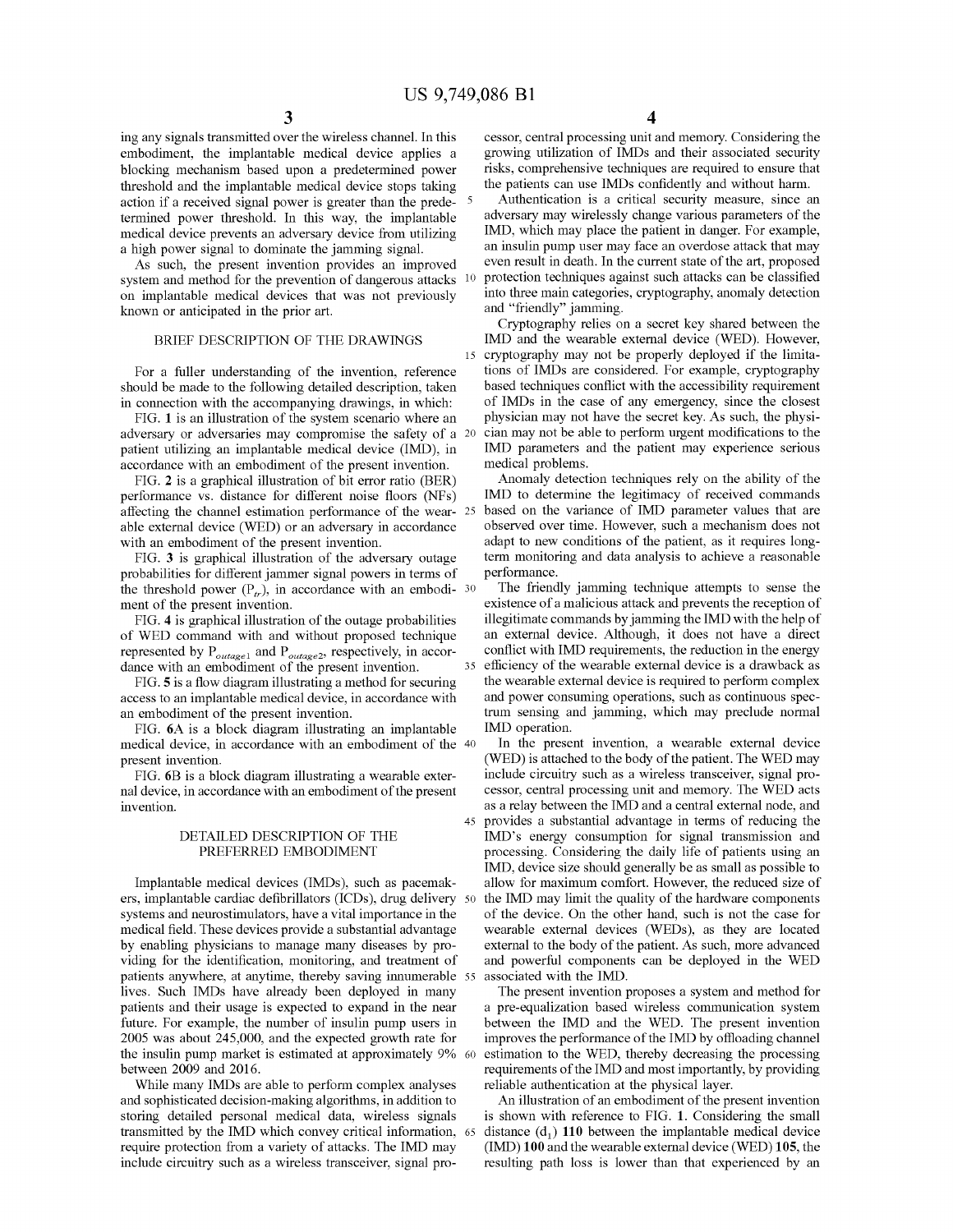adversary (AD) node **115** that is located relatively far away  $(d<sub>2</sub>)$  120 from the patient 125. As such, nodes that are more distant that the WED **105** from the IMD **100** may be considered to be adversaries 115. The objective of the present invention is to prevent any adversary (AD) **115** from 5 controlling the IMD 100.

In order to prevent an adversary **115** from the controlling the IMD 100, in the present invention, in response to a pilot transmission request transmitted from the WED 105, the IMD **100** transmits one or more pilot signals. The pilot 10 signals are received by the AD **115** and the WED 105. The pilot signals from the IMD **100** enable the AD **115** and the WED **105** to estimate the wireless communication channel between the devices. The channel estimation performed by the AD 115 and the WED 105 identify the characteristics of the wireless channel used to transmit the pilot signal. Using its channel estimation, the WED **105** then pre-equalizes a wireless control signal. Pre-equalizing the control signal may include reducing the amplitude, frequency and phase distortion of the channel based upon the channel estimation, 20 with the intent of improving transmission performance. The basic operation of charmel estimation and pre-equalization of the control signal is to reverse the effect of the wireless channel. The pre-equalized control signal is then transmitted back to the IMD 100. The AD **115** may also use its channel 25 estimation to pre-equalize a wireless data signal that is transmitted back to the IMD 100. Assuming that an AD **115** carmot be closer to the IMD **100** than the WED 105, the pilot signals from the IMD **100** will be received at the adversary **115** with much less power and with greater dispersion than 30 the pilot signals received at the WED 105, thereby causing the AD 115 to erroneously estimate the wireless channel. Pre-equalization of the wireless data signal utilizing erroneous charmel estimation leads to a significant distortion in the AD's wireless data signal transmitted to the IMD 100. As such, an attempt by an adversary **115** to communicate with the IMD **100** will fail, even if the transmitted signal is extremely powerful. In this way, adversaries **115** trying to control or mislead IMDs 100, from relatively distant locations, can be prevented from achieving impersonation 40 attacks on the IMD 100.

However, these aforementioned techniques may not ensure security if the adversary **115** utilizes a highly advanced signal processing algorithm to estimate the channel or includes hardware having a very small noise floor. 45 Under these conditions, the adversary **115** may still be able to properly estimate the channel from the pilot signals provided by the IMD 100. In the case of such a scenario, the present invention may additionally include a "friendly jamming" mechanism. In order to achieve this, the pilot signal 50 is designed to be transmitted by the IMD **100** as a "wake-up" signal for the WED 105. If the pilot signal is transmitted upon the request for a pilot signal transmission from an unauthorized user, such as an adversary 115, the WED **105** recognizes that the IMD **100** is transmitting pilot signals 55 even though a request for a pilot signal from the IMD **100** has not be requested by the WED **105.** In response, the WED **105** sends a jamming signal to the IMD **100** that prevents the circuitry of the IMD **100** from decoding any received data signals. This capability is extremely important for the IMD 60 **100** to retain the ability to continue to treat the patient while also resisting the AD **115** attack, because any miss treatment, e.g., high voltage injection for a pacemaker or overdosing of an insulin pump, may result in serious harm to the patient, possibly including death. 65

In addition, since equalization is performed by the WED 105, instead of the IMD 100, the proposed technique pro6

vides for a power efficient processing of the wireless signals. More advanced components can be deployed in the WED **105** because of its size flexibility, as compared to the IMD 100, accordingly, channel estimation performance can be considerably enhanced. Channel estimation performed by a WED **105** can be much better than that performed by an IMD **100** as a result of the increased capabilities of the wearable external device 105. For example, more advanced device components exhibiting a lower noise floor can be used in the design of WED 105, thereby reducing the channel estimation error. As a result, pre-equalization performed by the WED **105** improves the communication between the WED **105** and the IMD 100.

As illustrated in FIG. 1, wireless ADs **115** may perform various malicious attacks which compromise the safety of an IMD 100. In accordance with the present invention, in response to a pilot transmission request from the WED 105, the IMD  $100$  transmits a pilot signal,  $p(t)$ , that is used to enable the WED **105** to estimate the wireless channel. Then channel estimation is performed as

$$
h_{\epsilon}(t)=h(t)+w(t)p^{-1}(t),\tag{1}
$$

where w(t) is the additive noise. Note that  $h_{\epsilon}$ , is defined as a scalar value, i.e., a one-tap channel estimation is performed for pre-equalization considering the non-dispersive medium between the IMD **100** and the wearable external device (WED) 105. Then, the analytical expression of the baseband signal transmitted from WED can be given as

$$
s(t) = h_e^{-1} \sum_{n = -\infty}^{\infty} X_n g(t - n\tau_0),
$$
 (2)

35 where n,  $g(t)$  and  $\tau_0$  indicate the index of QAM symbol, pulse shaping filter and time spacing between the symbols, respectively. After passing through the linear time-variant channel, h(t), the received signal, including the additive noise, can be written as

$$
y(t) = \int_{-\infty}^{\infty} h(\tau)x(t-\tau)d\tau
$$
 (3)

Assuming the channel is a one-tap charmel, due to the small distance between communicating nodes, the received signal can be shown as

$$
r(t)=h(t)x(t)+w(t),
$$
\n<sup>(4)</sup>

where  $h(t)$  denotes the channel gain as a function of time, and  $w(t)$  is the additive noise.

In channel estimation, received pilot symbols are also subject to the charmel impairments. Therefore, the estimated channel response can be given as

$$
\hat{h} = h + \underbrace{w(t)/P}_{\epsilon},\tag{5}
$$

where P indicates the pilot symbol and E stands for the error in channel estimation. Its effect on bit-error-rate (BER) performance should be investigated to identify the secure region around the patient's body.

Considering more sophisticated attacks where ADs **115** are equipped with highly advanced devices, an additional mechanism is proposed to ensure authentication. Here, the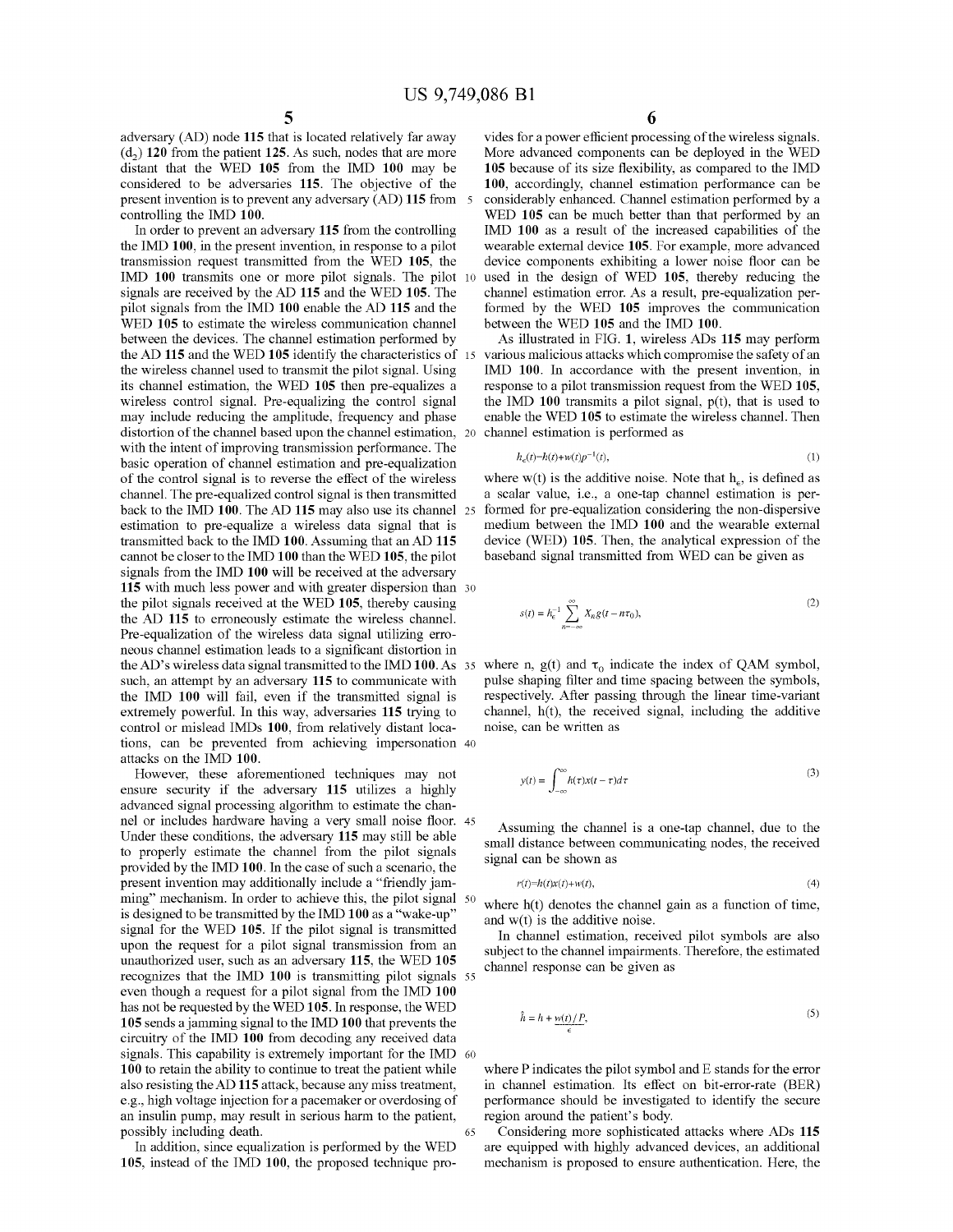pilot signal sent by the IMD 100 is regarded as a "wake-up" message for the WED 105. If an AD 115 requests a pilot signal transmission from the IMD 100, to establish a communication path prior to sending an unauthorized command to the IMD 100, the WED 105 activates as soon as the IMD 100 sends the pilot signal. Since the WED 105 can easily understand that an unauthorized user made the request for the pilot signal transmission from the IMD 100, the WED 105 sends a jamming signal and blocks all signal reception by the IMD 100. Additionally, it is possible that a powerful AD 115 may send its commands to the IMD 100 at the same time as the WED 105 and the data signal from the AD 115 may dominate the WED's 105 jamming signal utilizing a very high power signal. In order to overcome this issue, the IMD 100 may implement a power threshold criteria that does not allow the circuitry of the IMD 100 to decode a received message that exceeds a predetermined power level. If the WED <sup>105</sup> transmits the jamming signal close to the power level threshold of the IMD 100, additional AD 115 signals will likely exceed the pre-determined power threshold and the IMD's 100 reception of the AD 115 signals will be blocked. In this way, the AD will be disabled from maliciously controlling the IMD.

The major effect of a narrow band wireless signal is path loss for in-body communications, as dispersion in time is generally small compared to the data symbol duration. Also, considering a stationary environment, the frequency dispersion effect of the channel may not need to be taken into account. Note that accounting for dispersion gives more degrees of freedom to provide security. Therefore, the onetap technique may be viewed as a worst case scenario. In order to investigate the channel effect on legitimate and malicious nodes, a path loss channel model obtained as the function of distance for a body centric communication  $35$ environment should be used. The general expression for such a model is given as

$$
P_{dB} = P_{0dB} + 10n \log \left( \frac{d}{d_0} \right) \tag{6}
$$

where d is the distance, do is the reference distance and P<sub>OdB</sub> is the path loss for reference distance. Parameters for an exemplary body model are shown in the Table I.

TABLE I

| .                          |                 |  |
|----------------------------|-----------------|--|
| PATH-LOSS MODEL PARAMETERS |                 |  |
| Parameters                 | Parameter Value |  |
| n                          | 7.2             |  |
| $d_0$                      | $0.1$ m         |  |
| $P_{QdR}$                  | $50.5$ dB       |  |

In order to investigate the performance of the users located far away from each other, different channel models may be superposed with the given model. However, in this exemplary embodiment, only the users nearby the patient have been considered. Therefore, only the given model of 60 the exemplary embodiment will be taken into account in the numerical results.

Performance of the proposed technique is presented using MATLAB simulations. The effect of the distance between the IMD 100 and other devices on the BER performance is investigated. As previously mentioned, a greater distance between the IMD 100 and the other devices corresponds to

a larger path loss. As a device is moving away from the IMD 100, the power of the received pilot signal becomes weaker, which will result in an error in the channel estimation. As shown with reference to FIG. 1, a command signal that is pre-equalized with erroneous channel estimation resulting from the week pilot signal will naturally cause a distortion in the signal, independent of the signal's SNR.

FIG. 2 illustrates the BER results of a command signal that is sent from different distances, where the SNR of the received signal is specified as 100 dB in order to see the effect of channel estimation error only. As shown in FIG. 2, increasing the distance between the AD 115 and the IMD 100 results in an increased channel estimation error, which dramatically degrades the BER performance. For example, <sup>15</sup> if an adversary 115 is located 90 cm away from the IMD 100, more than 1% error probability is experienced for a signal with 0 dBm transmission power and -120 dBm noise floor (NF) at the AD 115.

Considering the scenario where the AD 115 is capable of 20 performing strong signal processing and utilizes more advanced hardware having a very low noise floor, the self-jamming approach is deployed to ensure authentication with the IMD 100.

In addition, as previously discussed, the IMD 100 may apply a power-limitation criterion in order to prevent the AD 115 from dominating the WED's 105 jamming signal. While determining the WED's 105 jamming signal power,  $P_{WED}$ , a power threshold  $P_{tr}$  is used as a metric, i.e.,  $P_{WED}$  is specified in terms of Pr. Command signals are designed as packets consisting of 150 QPSK symbols and the outage probability of these packets will be used as the performance measure. In FIG. 3, outage probabilities for different jamming powers indicated as  $P_{WED}/P_{tr}$  are given for the AD 115 along with the bit-error probabilities. In this exemplary embodiment, it is assumed that the AD 115 has perfect channel estimation and its signal has a 20 dB SNR. Even in such an extreme case, the AD's 115 packets are all distorted when  $P_{WED}$  is 30% of  $P_{tr}$ . As such, the command signal from the AD 115 will be blocked once the  $P_{WED}/P_{tr}$  exceeds 0.3  $(6)$  40 and proper authentication between the IMD 100 and the WED 105 can be ensured.

The effect of the proposed technique on the desired communication signals between the IMD 100 and the WED 105 is also investigated. The power of the WED's 105 signal 45 is very critical since the IMD 100 may halt reception of the WED's 105 signal based upon the power level of the received signal. If the WED's 105 signal power exceeds  $P_{tr}$ after being combined with noise, legitimate commands may be eliminated as well. In FIG. 4, outage probabilities are 50 given as *Poutagel* and *Poutage2* for the WED's 105 command with and without the proposed technique of the present invention, respectively. For small power values, outage probability for both cases is almost equal to each other. Here,  $P_{WED}$  is given as 0 dBm and if the  $P_{WED}/P_{tr}$  ratio is 1, the <sup>55</sup> SNR of the received signal is specified as 20 dB, i.e., noise floor of the IMD 100 is adjusted for 20 dB SNR. Then, if  $P_{WED}/P_{tr}$  ratio is 0.1, the SNR becomes 10 dB and the outage probability approaches unity. The proposed technique does not degrade the successful transmission performance of the WED 105 unless  $P_{WED}/P_{tr}$  is greater than 0.7. After that level, the probability of blocking the WED's 105 packets increases because its signal transmission power is approaching the threshold. Therefore, jamming power of WED 105, P<sub>WED</sub>, should be carefully selected by considering the 65 WED's 105 performance and authentication requirements.

With reference to FIG. 5, a flow diagram illustrates an embodiment of the method of the present invention, which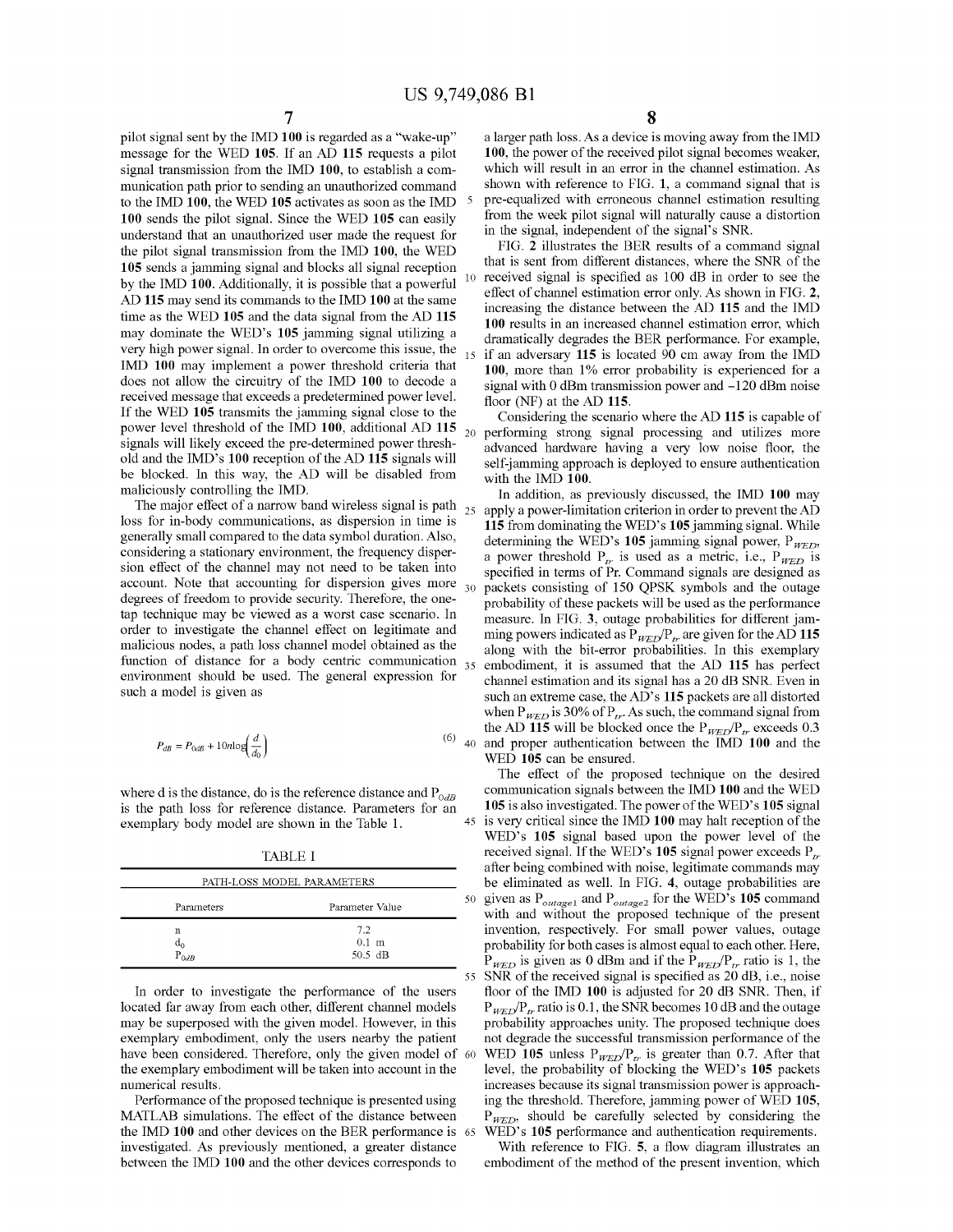includes, the WED performing sensing 500 for a pilot signal from the IMD. The WED continuously senses for the pilot from the IMD and if a pilot signal is detected 505, the WED may determine whether or not the WED requested the pilot signal from the IMD 520. If the WED did request the pilot signal from the ID, then the method continues by initiating communication between the WED and the IMD 510. However, if it determined that the WED did not request the pilot signal from the IMD, the WED then proceeds to transmit a jamming signal 525 to prevent an AD from accessing the IMD.

In order to perform the secure access method of the present invention, the IMD and the WED may include specific hardware elements. With reference to FIG. 6A, the IMD includes circuitry for receiving a pilot signal request over a wireless channel and for transmitting a pilot signal over the wireless channel in response to receiving the pilot signal request. As such, the circuitry of the IMD may include, a medical/biological application circuit  $600$ , a  $_{20}$ microprocessor 605 coupled to the medical/biological application circuit 610, an RF circuit 615 coupled to the microprocessor 605 and an in vivo antenna 615 coupled to the RF circuit 615. With reference to FIG. 6B, the WED includes circuitry for receiving the pilot signal, for estimating the 25 wireless channel using the received pilot signal, for preequalizing one or more command signals based upon the estimation of the wireless channel to generate one or more pre-equalized command signals, and for transmitting the pre-equalized command signals from the wearable external device over the wireless channel. As such, the circuitry of the WED may include, a microprocessor 620, an RF circuit 625 coupled to the microprocessor and an ex vivo antenna 630 coupled to the RF circuit 625.

In accordance with the present invention, a physical layer 35 authentication technique based on pre-equalization is proposed for implantable medical devices. In addition to providing authentication, the technique of the present invention can also enhance channel estimation performance by utilizing more advanced hardware and signal processing complexity in the WED because of its location external to the patient, wherein the WED is not limited in size, as are the IMDs. While the exemplary embodiment only considered path loss for the in vivo channel estimation, in incorporation of other known channel effects, such as dispersion in time and frequency, will likely enable increased reliability of the system.

The present invention may be embodied on various computing platforms that perform actions responsive to software-based instructions. The following provides an antecedent basis for the information technology that may be utilized to enable the invention.

A computer readable storage medium may be, for example, but not limited to, an electronic, magnetic, optical, electromagnetic, infrared, or semiconductor system, apparatus, or device, or any suitable combination of the foregoing. More specific examples (a non-exhaustive list) of the computer readable storage medium would include the following: an electrical connection having one or more wires, a portable computer diskette, a hard disk, a random access memory (RAM), a read-only memory (ROM), an erasable programmable read-only memory (EPROM or Flash memory), an optical fiber, a portable compact disc read-only memory (CD-ROM), an optical storage device, a magnetic storage device, or any suitable combination of the foregoing. In the context of this document, a computer readable storage medium may be any tangible medium that can contain, or

store a program for use by or in connection with an instruction execution system, apparatus, or device.

A computer readable signal medium may include a propagated data signal with computer readable program code embodied therein, for example, in baseband or as part of a carrier wave. Such a propagated signal may take any of a variety of fonns, including, but not limited to, electromagnetic, optical, or any suitable combination thereof. A computer readable signal medium may be any computer readable medium that is not a computer readable storage medium and that can communicate, propagate, or transport a program for use by or in connection with an instruction execution system, apparatus, or device.

Program code embodied on a computer readable medium may be transmitted using any appropriate medium, including but not limited to wireless, wire-line, optical fiber cable, radio frequency, etc., or any suitable combination of the foregoing. Computer program code for carrying out operations for aspects of the present invention may be written in any combination of one or more programming languages, including an object oriented programming language such as Java, C#, C++ or the like and conventional procedural programming languages, such as the "C" programming language or similar programming languages.

Aspects of the present invention are described below with reference to illustrations and/or block diagrams of methods, apparatus (systems) and computer program products according to embodiments of the invention. It will be understood that each block of the flowchart illustrations and/or block diagrams, and combinations of blocks in the flowchart illustrations and/or block diagrams, can be implemented by computer program instructions. These computer program instructions may be provided to a processor of a general purpose computer, special purpose computer, or other programmable data processing apparatus to produce a machine, such that the instructions, which execute via the processor of the computer or other programmable data processing apparatus, create means for implementing the functions/acts specified in the flowchart and/or block diagram block or blocks.

These computer program instructions may also be stored in a computer readable medium that can direct a computer, other programmable data processing apparatus, or other devices to function in a particular manner, such that the instructions stored in the computer readable medium produce an article of manufacture including instructions which implement the function/act specified in the flowchart and/or block diagram block or blocks.

The computer program instructions may also be loaded onto a computer, other programmable data processing apparatus, or other devices to cause a series of operational steps to be performed on the computer, other programmable apparatus or other devices to produce a computer implemented process such that the instructions which execute on the computer or other programmable apparatus provide processes for implementing the functions/acts specified in the flowchart and/or block diagram block or blocks.

It will be seen that the advantages set forth above, and those made apparent from the foregoing description, are efficiently attained and since certain changes may be made in the above construction without departing from the scope of the invention, it is intended that all matters contained in the foregoing description or shown in the accompanying drawings shall be interpreted as illustrative and not in a 65 limiting sense.

It is also to be understood that the following claims are intended to cover all of the generic and specific features of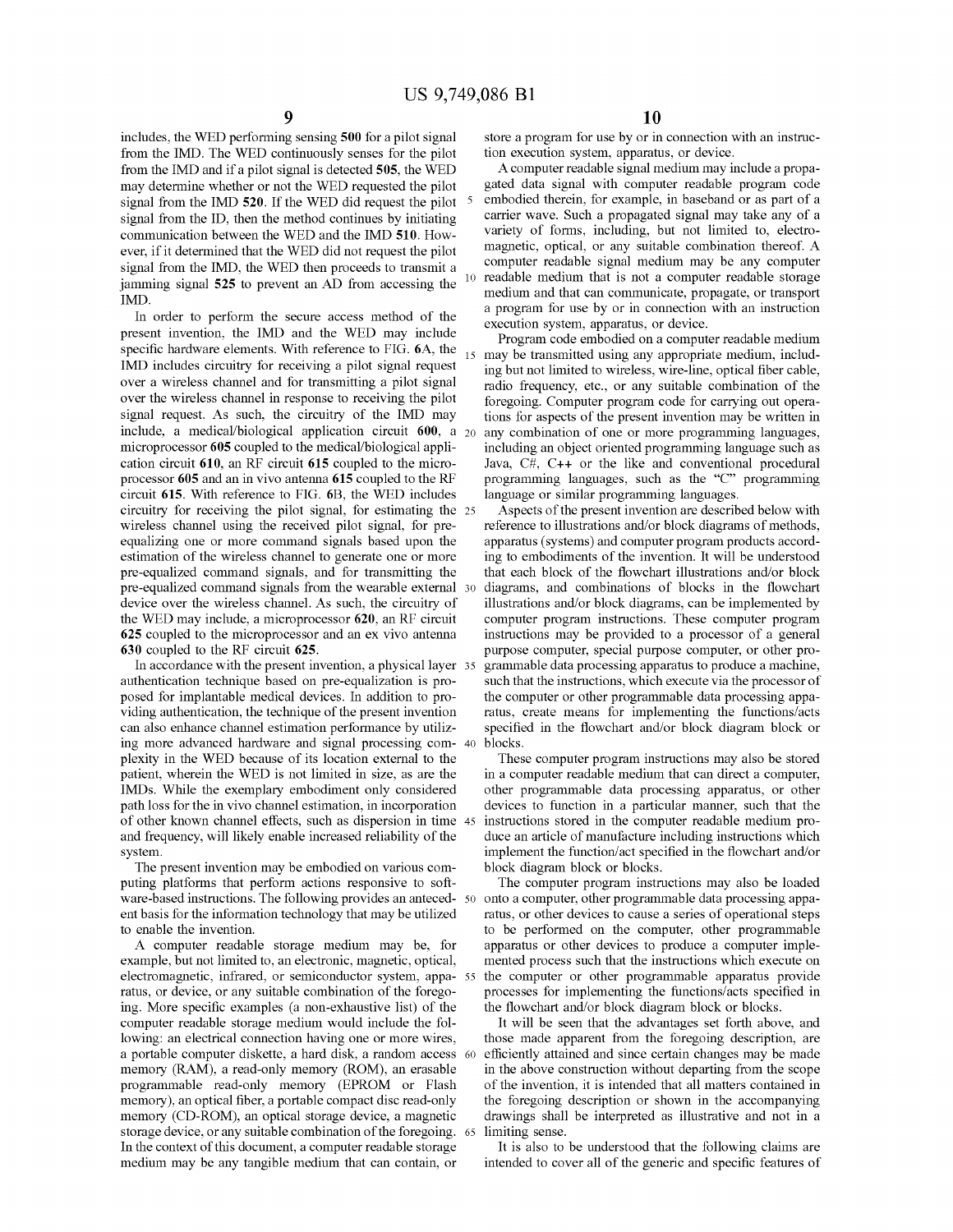15

40

the invention herein described, and all statements of the scope of the invention which, as a matter of language, might be said to fall there between

What is claimed is:

1. A method for preventing unauthorized wireless communication with an implantable medical device, the method comprising:

- receiving a pilot signal request at an implantable medical device over a wireless channel and transmitting a pilot signal from the implantable medical device over the 10 wireless channel in response to receiving the pilot signal request;
- receiving the pilot signal at a wearable external device and estimating the wireless channel, at the wearable external device, using the received pilot signal;
- pre-equalizing one or more command signals based upon the estimation of the wireless channel by the wearable external device to generate one or more wearable external device pre-equalized command signals;
- transmitting the one or more wearable external device 20 pre-equalized command signals from the wearable external device over the wireless channel;
- 25 receiving the one or more wearable external device preequalized command signals from the wearable external device at the implantable medical device;
- controlling the implantable medical device using the one or more wearable external device pre-equalized command signals received at the implantable medical device;
- receiving the pilot signal at an adversary device and 30 estimating the wireless channel, at the adversary device, using the received pilot signal, wherein the estimation of the wireless channel using the received pilot signal at the adversary device is more erroneous than the estimation of the wireless channel using the <sup>35</sup> received pilot signal at the wearable external device,
- pre-equalizing one or more command signals based upon the estimation of the wireless channel by the adversary device to generate one or more adversary device preequalized command signals;
- transmitting the one or more adversary device pre-equalized command signals from the adversary device over the wireless channel;
- receiving the one or more adversary device pre-equalized command signals from the adversary device at the 45 implantable medical device; and
- failing to control the implantable medical device using the one or more adversary device pre-equalized command signals received at the implantable medical device as a result of the more erroneous estimation of the wireless 50 channel by the adversary device.

2. The method of claim 1, further comprising, transmitting the pilot signal request from the wearable external device over the wireless channel.

3. The method of claim 1, further comprising:

- transmitting the pilot signal request from the adversary device over the wireless channel;
- receiving the pilot signal at the wearable external device and determining at the wearable external device that the wearable external device did not transmit the pilot 60 signal request; and
- 65 transmitting a jamming signal over the wireless channel to prevent the implantable medical device from receiving any signals transmitted from the adversary device over the wireless channel.

4. The method of claim 3, further comprising, applying a blocking mechanism at the implantable medical device to

prevent the implantable medical device from receiving any signals transmitted over the wireless channel that exceed a predetermined signal power threshold.

5. The method of claim 4, where a power level of the jamming signal does not exceed the predetermined signal power threshold of the blocking mechanism.

6. The method of claim 3, wherein a distance between the adversary device and the implantable medical device is greater than a distance between the wearable external device and the implantable medical device.

7. The method of claim 1, wherein the implantable medical device is selected from the group consisting of pacemakers, implantable cardiac defibrillators (ICDs), drug delivery systems and neurostimulators.

8. A method for preventing unauthorized wireless communication with an implantable medical device, the method comprising:

receiving a pilot signal request at an implantable medical device over a wireless channel and transmitting a pilot signal from the implantable medical device over the wireless channel in response to receiving the pilot signal request;

receiving the pilot signal at the wearable external device; determining at the wearable external device if the wear-

- able external device transmitted the pilot signal request received at the implantable device;
- if the wearable external device did not transmit the pilot signal request, transmitting a jamming signal over the wireless channel to prevent the implantable medical device from receiving any signals transmitted from an adversary device over the wireless channel; and
- if the wearable external device did transmit the pilot signal request, estimating the wireless channel, at the wearable external device, using the received pilot signal, pre-equalizing one or more command signals based upon the estimation of the wireless channel to generate one or more pre-equalized command signals, transmitting the pre-equalized command signals from the wearable external device over the wireless channel and receiving the pre-equalized command signals at the implantable medical device.

9. The method of claim 8, further comprising, applying a blocking mechanism at the implantable medical device to prevent the implantable medical device from receiving any signals transmitted over the wireless channel that exceed a predetermined signal power threshold.

10. The method of claim 9, where a power level of the jamming signal does not exceed the predetermined signal power threshold of the blocking mechanism.

11. The method of claim 8, wherein a distance between the adversary device and the implantable medical device is greater than a distance between the wearable external device and the implantable medical device.

12. The method of claim 8, wherein the implantable <sup>55</sup> medical device is selected from the group consisting of pacemakers, implantable cardiac defibrillators (ICDs), drug delivery systems and neurostimulators.

13. A system comprising:

- an implantable medical device comprising circuitry for receiving a pilot signal request from an adversary device over a wireless channel and for transmitting a pilot signal over the wireless channel in response to receiving the pilot signal request; and
- a wearable external device comprising circuitry for receiving the pilot signal, for estimating the wireless channel using the received pilot signal, for pre-equalizing one or more command signals based upon the